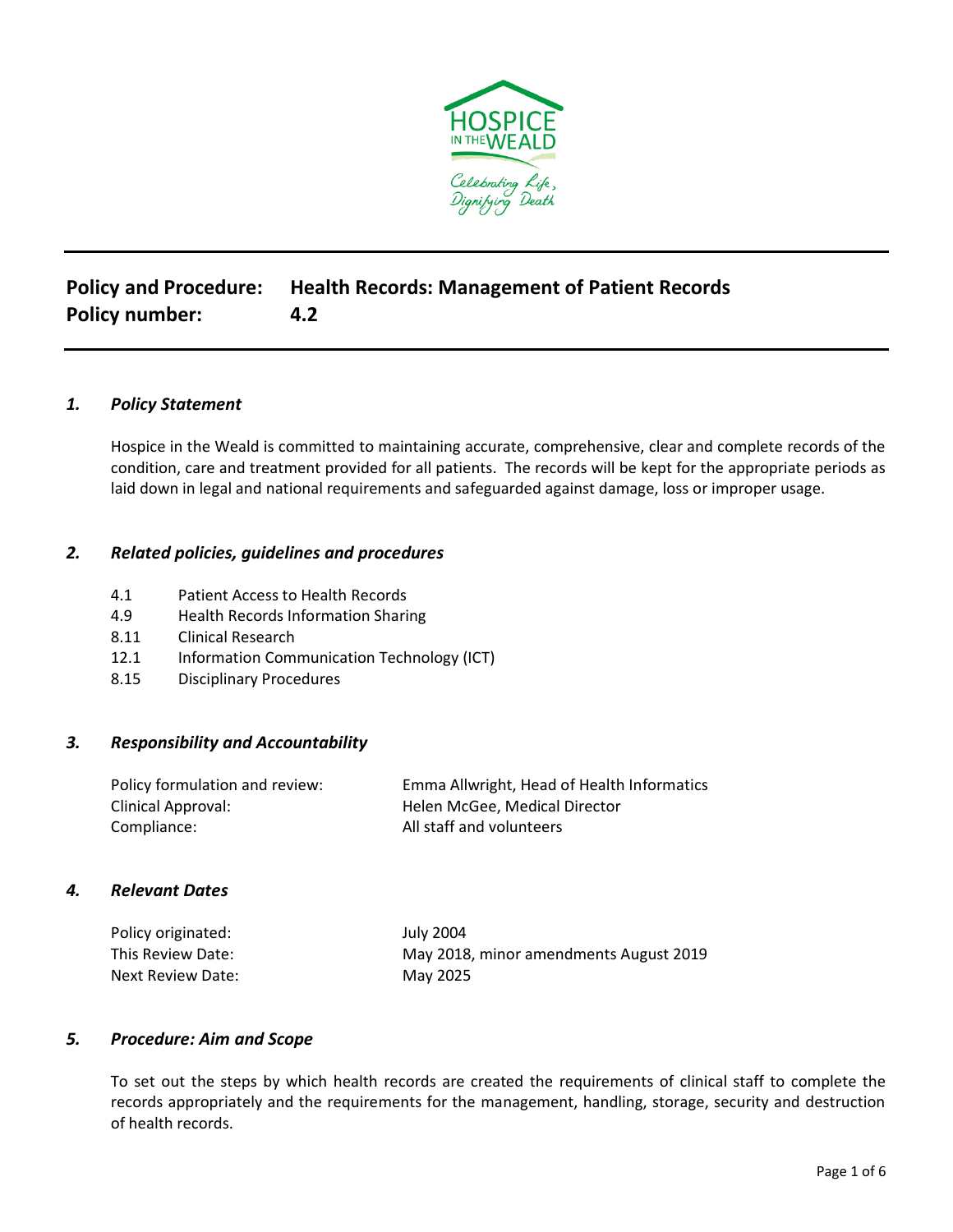# *6. Staff Responsibilities*

- Medical Director **Responsible for ensuring that health records are adequately maintained for all** patients Responsible for ensuring this policy and procedure is in place and adhered to.
- Caldicott Guardian Responsible for protecting the confidentiality of patient and service-user information and enabling appropriate information-sharing. The Guardian plays a key role in ensuring that the Hospice satisfies the highest practicable standards for handling patient identifiable information.
- Registered Manager Responsible for ensuring that the content of the policy and procedure is in line with statutory requirements and professional guidance. Ensures that clinical staff and other staff, as appropriate, are aware of the policy and procedure and how to apply it. Ensures that patients are aware of the policy through the provision of suitable information materials (e.g. Patient Handbook).
- Clinical staff Responsible for compliance with the policy and procedure
- Information Governance Officer/Information Security Manager Responsible for the implementation and enforcement of the Information Security Policy in conjunction with this policy and procedure. The Hospice Information Governance Officer/Information Security Manager is the Head of Facilities/ICT.

# *7. Creation of Health Records*

- All health records are kept securely on EMIS, our Electronic Care Record (ECR) database. Each patient is allocated a unique patient number which is recorded on all documentation relating to that patient. This and their demographic details are recorded on the ECR which forms their electronic record.
- Patient documentation is also scanned directly into the patients ECR, using the following for identification:
	- patient number
	- date of documentation
	- who the document is from i.e. Consultant, Specalist Nurse, Scan Type etc.
- All paper health records are kept securely in the Hospice archive.
- Durng a Ward or Cottage Hospice stay some paper notes will be kept i.e. Medication charts. Where appropriate these will be scanned into the patients ECR and then shredded. If the documents cannot be scanned these will be stored in the archive.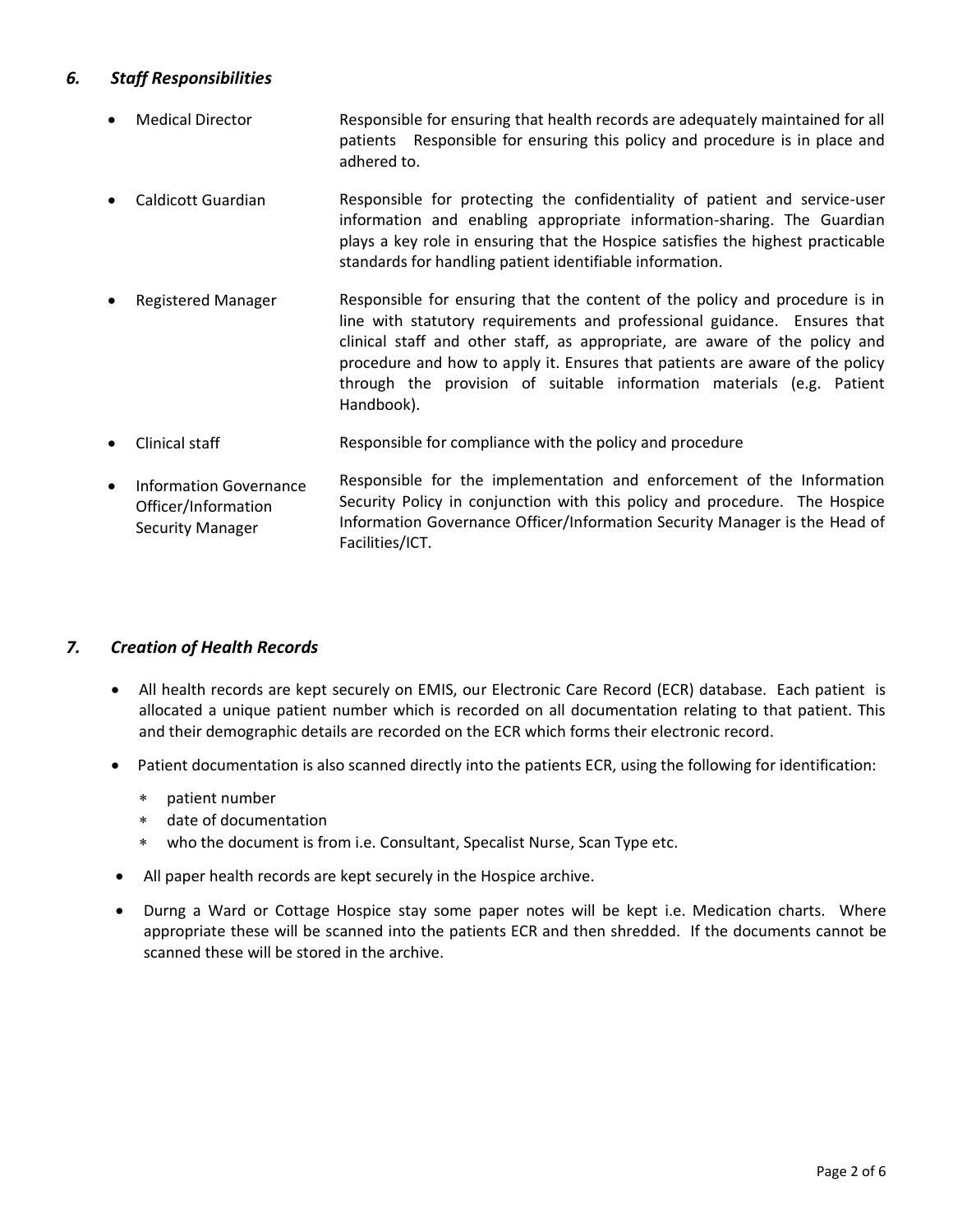# *8. Completion of Health Record*

All members of the multi-professional care team are responsible for keeping records of their interventions with patients in order to:

- Provide accurate, current, comprehensive and concise information concerning the condition and care of the patient and associated observations.
- Provide a baseline observation record against which improvement or deterioration may be judged.
- Provide a record of any problems that arise,and the action taken in response to them.
- Provide evidence of care required, interventions carried out and patient responses.
- Include a record of any factors (physical, psychological, social or spiritual) that appear to affect the patient.
- Record the chronology of events and the reasons for any decisions made.
- Registered staff at Cottage Hospice will be required to complete electronic EMIS records on patients for interventions carried out during every shift as above; in an accurate and contemporaneous manner. This will also include ensuring that family caregivers have delivered care in accordance with the patients care plan and needs. An entry on EMIS will be required at the end of their shift to demonstrate review of this.

## *9. Electronic Care Records (ECR)*

Hospice in the Weald uses electronic health records (ECR) provided by EMIS as the main health record. All ECR entries must adhere to the following principles:

- Be password protected to avoid the risk of breaching confidentiality.
- Be clear and unambiguous.
- If abbreviations are used these **MUST** be in line with the agreed acronyms
- All practitioners must be aware of the right of the patient to have access to the ECR and give careful consideration to the language and terminology used.

#### *10. Storage of Electronic Care Records<sup>1</sup>*

To ensure security of these records the following **MUST** be in place:

- Access controls to restrict users of the system to specific functions as defined by the Clinical Department Manager and the Information Security Manager.
- Screens are not to be left unattended when the system is active in the health records system, unless they are locked.

#### *11. Amendment of Electronic Care Records*

- Amendments can be made directly to the clinical record.
- All amendments can be tracked on the audit module on EMIS.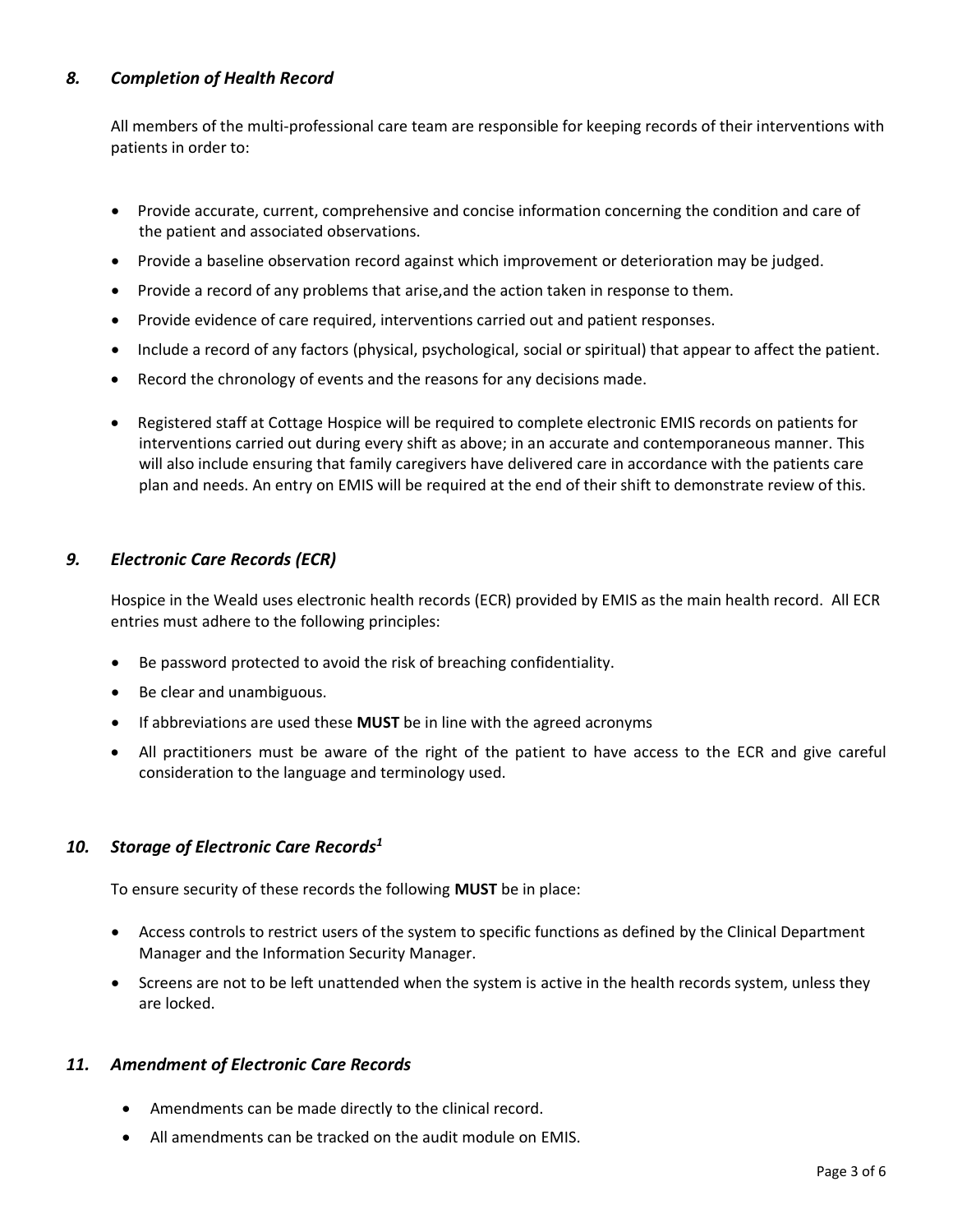• If an amendment is made, this can be tracked via an audit tool. If the staff member cannot amend the record then an email needs to be sent to [carerecords@hospiceintheweald.org.uk.](mailto:carerecords@hospiceintheweald.org.uk)

# *12. Destruction of Electronic Records*

• Digitally held records are not destroyed but are archived on the ECR system.

#### *13. Paper Health Records*

If entries are made in paper records (medication charts), these must be:

- Written legibly in black ink
- Clear and unambiguous
- Dated
- Timed
- Signed by the person making the entry with the person's name and designation next to the signature.
- It is not good practice to use abbreviations in health records, if used these **MUST** be in line with the agreed acronyms.
- Alterations are made by scoring out with a single line, so that the original entry can still be read alongside the correction and then initialled. Liquid paper, adhesive paper or tipp-ex must not be used to delete an error.
- All entries made by students or non-qualified staff must be countersigned by the registered nurse responsible for the patient's care.
- All practitioners must be aware of the right of the patent to have access to the record and give careful consideration to the language and terminology used.
- At Cottage Hospice, the family caregivers are expected to complete a daily paper based care plan, which the workforce on duty will be responsible for supporting them to complete and ensuring this is uploaded and scanned onto EMIS daily.

# *14. Storage of Paper Health Records<sup>1</sup>*

- All health records held in the hospice are safeguarded against loss, damage, or use by unauthorised persons by keeping health records in secure controlled locations at all times. Authorised personnel have 24-hour access to the stored health records.
- All health records are kept for a minimum period of 10 years.
- All records relating to the research activity will be maintained accurately and stored for 5 years or, in the case of those involving drug trials, 15 years.

#### *15. Duplicate Records*

These are only created at the request of the Medical Director or Registered Manager either for legal purposes or for patients/relatives requesting access to their notes (see policy 4.1 Patient Access to Health Records).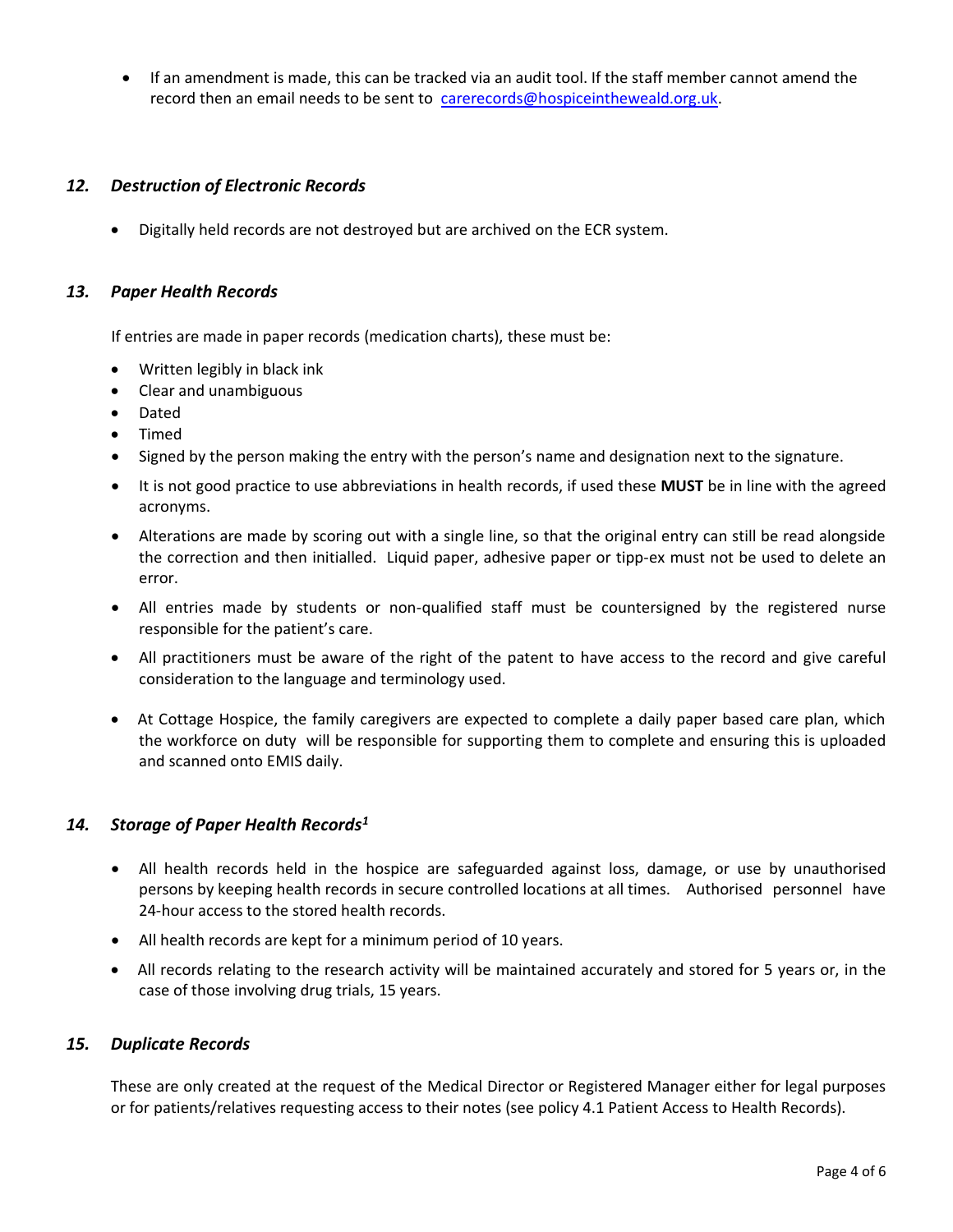# *16. Destruction of Paper Health Records*

- Health records are destroyed once they have been retained beyond the statutory retention period.
- Records are destroyed in such a way as to ensure that confidentiality is not breached (this will usually be by shredding the entire content of the record if paper held or by deleting the content of records held.

## *17. Legal status of the Health Record*

- Any document which records any aspect of care of a patient can be required as evidence before a court of law, the Parliamentary Proceedings Committee or a professional conduct committee.
- The health record is a confidential document whether in writing or electronic (ECR) form. Access to it is therefore restricted but it should be available to all members of the multi professional care team.
- The originator must ensure that any entry made in a health record is accurate and based on respect for truth and integrity.

## *18. Staff Training Requirements*

All care staff are to be aware of the policy and procedure and be aware of professional guidance on record keeping for clinical staff.

All clinical staff will have had training in the provisions of the GDPR, as part of their annual Mandatory Training.

#### *19. Audit Plan*

Adherence to the stated policy will be audited through:

• Regular and on-going audit of the content and completeness of patient health records, the results of which are compiled into a report to the Clinical Governance group within the Hospice.

# *20. References*

1. Storage of Health Records – Please refer to the document Part 2 Annex D1 (Health records retention schedules) at the following link on the Department of Health website: [http://www.dh.gov.uk/en/Publicationsandstatistics/Publications/PublicationsPolicyAndGuidance/DH\\_4131](http://www.dh.gov.uk/en/Publicationsandstatistics/Publications/PublicationsPolicyAndGuidance/DH_4131747) [747](http://www.dh.gov.uk/en/Publicationsandstatistics/Publications/PublicationsPolicyAndGuidance/DH_4131747)

#### *21. Other References*

- Access to Health Records Act 1990: <http://www.legislation.gov.uk/ukpga/1990/23/contents>
- Code of Professional Conduct for Nurse Midwife and Health Visitor (2015): <http://www.nmc.org.uk/standards/code/>
- Good Medical Practice (2013) Keeping Records: [https://www.gmc-uk.org/ethical-guidance/ethical](https://www.gmc-uk.org/ethical-guidance/ethical-guidance-for-doctors/good-medical-practice/domain-1---knowledge-skills-and-performance#paragraph-19)[guidance-for-doctors/good-medical-practice/domain-1---knowledge-skills-and-performance#paragraph-](https://www.gmc-uk.org/ethical-guidance/ethical-guidance-for-doctors/good-medical-practice/domain-1---knowledge-skills-and-performance#paragraph-19)[19](https://www.gmc-uk.org/ethical-guidance/ethical-guidance-for-doctors/good-medical-practice/domain-1---knowledge-skills-and-performance#paragraph-19) (accessed 24.5.18)